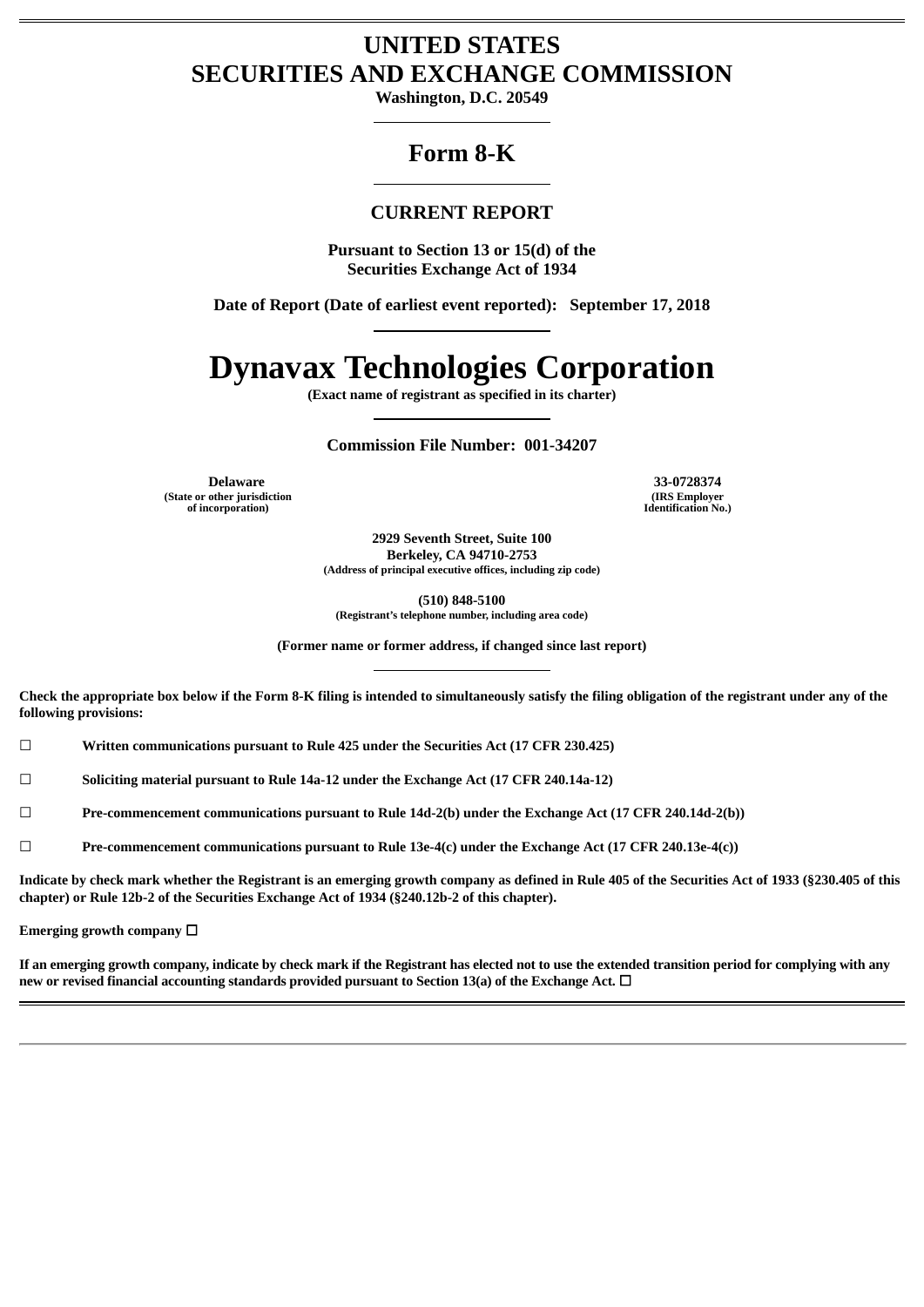#### **Item 1.01. Entry into a Material Definitive Agreement**

On September 17, 2018, Dynavax Technologies Corporation (the "Company") entered into an Office/Laboratory Lease (the "Lease") with Emery Station West, LLC ("Landlord") for office and laboratory space located at 5959 Horton Street, Emeryville, California (the "Premises"). The purpose of the Lease is to replace the Company's current leased premises at 2929 Seventh Street, Berkeley, California (the "Current Premises"). The Premises and the Current Premises both are leased from entities affiliated with Wareham Development. The Company intends to move its corporate headquarters to the Premises in the second quarter of 2019.

Under the terms of the Lease, starting on the earlier of the Company's commencement of its business operations at the Premises or April 1, 2019 (the "Commencement Date"), the Company will lease approximately 75,662 square feet in the Premises (the "Rented Area") at the rate of \$4.75 (the "Base Rate") multiplied by the Rented Area paid on a monthly basis. The Base Rate is subject to scheduled annual increases, and the Company is also responsible for certain operating expenses and taxes throughout the life of the Lease. Pursuant to a Workletter entered into in connection with the Lease, the Landlord will provide a tenant improvement allowance of up to \$110 per rentable square foot of the Premises.

The Lease will continue until the end of the 144th full calendar month following the Commencement Date. The Company has the option to extend the Lease for two successive five-year terms.

The foregoing description of the terms of the Lease does not purport to be complete, and is qualified in its entirety by reference to the Lease, which will be filed with the Company's Quarterly Report on Form 10-Q for the period ending on September 30, 2018.

#### **Item 1.02. Termination of a Material Definitive Agreement**

In connection with the Company's execution of the Lease, on September 17, 2018, the Company entered into a Lease Termination Agreement (the "Lease Termination") with 2929 Seventh St., LLC (the "Current Landlord") concerning the Current Premises. Under the Lease Termination, the lease relating to the Current Premises will terminate effective as of the date the Company vacates the Current Premises. The rent payable to the Current Landlord is subject to a "hold-over" increase should the Company not vacate the Current Premises prior to July 31, 2019.

#### Item 2.03. Creation of a Direct Financial Obligation or an Obligation under an Off-Balance Sheet Arrangement of a Registrant.

The information included in Item 1.01 of this Current Report on Form 8-K is incorporated into this Item 2.03 of this Current Report on Form 8-K by reference.